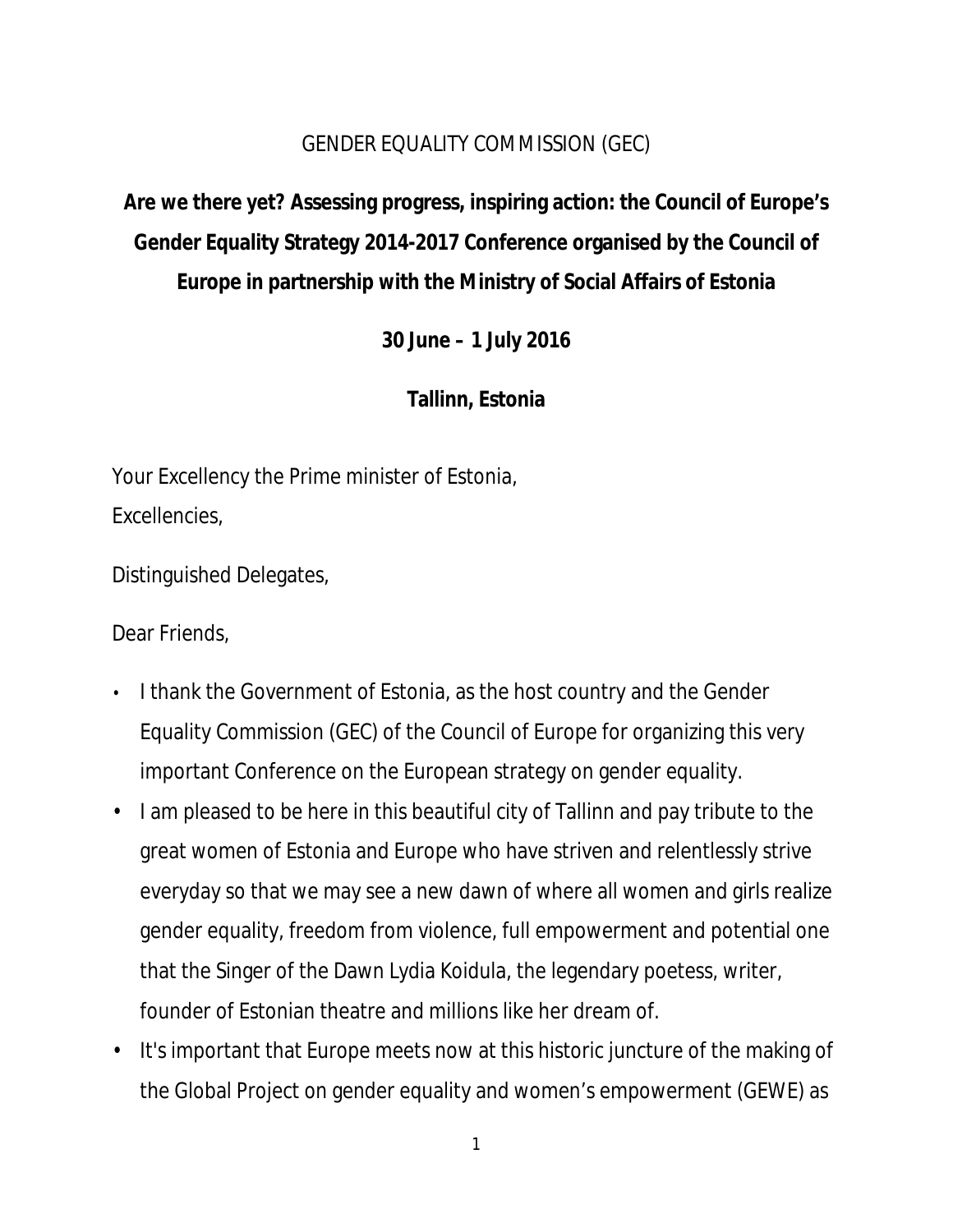Europe has both a lead in the push for progress in this most important 21st century project for humanity but also the special responsibility to be flag bearers of it for the world.

# **Given Europe's leadership on GEWE, what's the seismic change normatively in the world and how does that change the quest for a Planet 50/50 by 2030 latest?**

- The year 2015 was **glorious for its path-breaking intergovernmental normative achievements and the consolidation of the highest level of political commitment from governments, including most -if not all - members of the Council of Europe and the UN System**.
- Including the 2030 Agenda for Sustainable Development, the normative achievements on gender equality in 2015 are strong rungs on the ladder to gender equality and the empowerment of women.
- The recommitment to the full, effective and accelerated implementation of the Beijing Declaration and Platform for Action (BDPfA) -- resulted from its 20 year review process -- served as one of the keystones for the 2030 Agenda.
- The outcome document (Addis Ababa Action Agenda) of the Third International Financing for Development (FfD) Conference positioned the gender equality agenda into the mainstream of international financing development discussions and as a central tenet of the 2030 Agenda.
- The High-level Review of implementation of Security **Council resolution 1325 on Women, Peace and Security** resulted in a new resolution, 2242, which strengthened and expanded the women, peace and security agenda.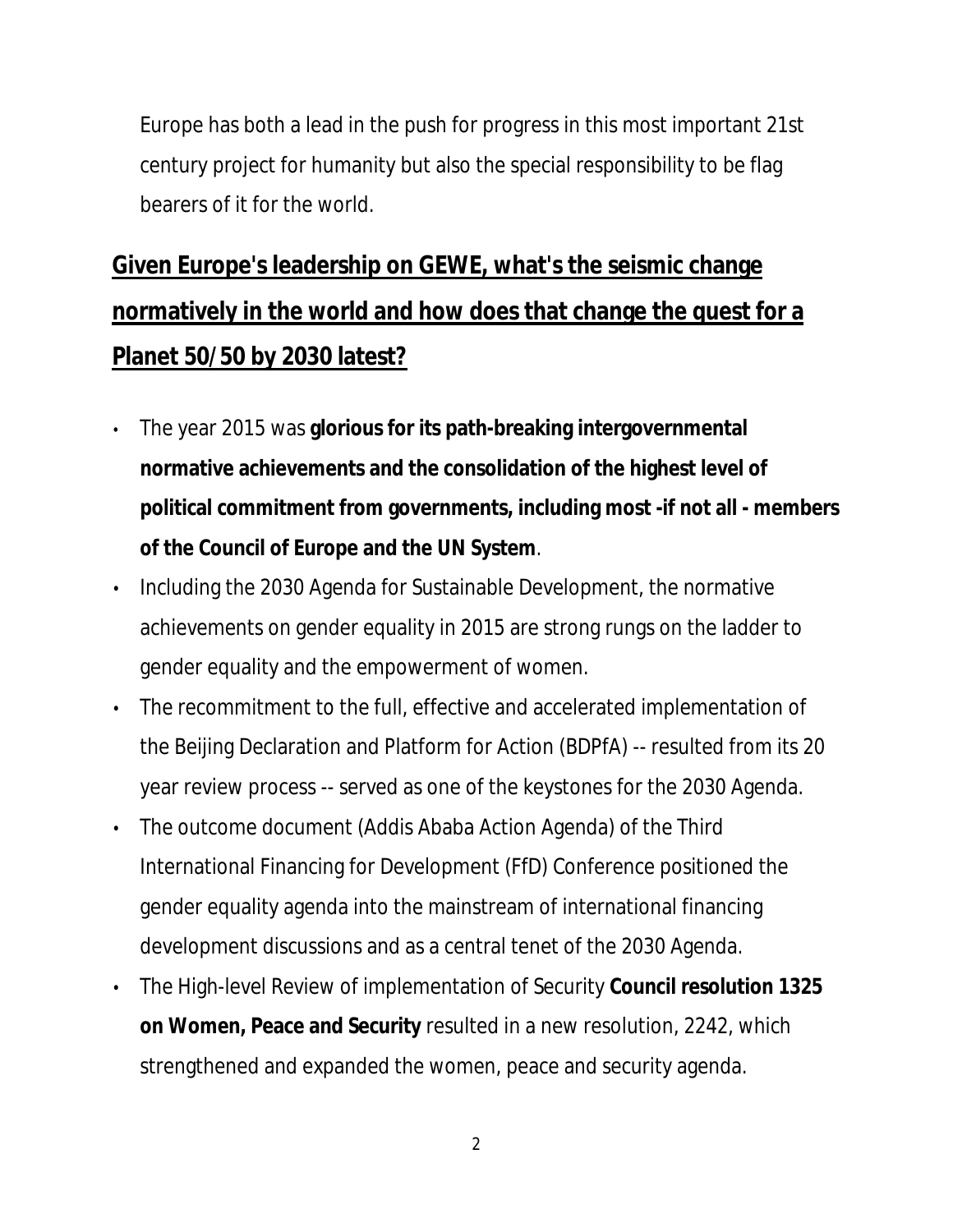- The **Paris Agreement on climate change** commits Parties for the first time to respect, promote and consider their respective obligations on human rights, as well as on gender equality.
- This movement towards consolidating the centrality of gender equality in the normative arena was further strengthened by the **high-level summit** during the seventieth session of the United Nations General Assembly with the adoption of the 2030 Agenda for Sustainable Development.
- Beyond that, UN Women and the Government of China co-organized the **Global Leaders' Meeting on Gender Equality and Women's Empowerment** which convened a great number of Heads of State and Government including many members of the Council of Europe—, who highlighted progress and recommitted to accelerated action on the empowerment of women in the context of the 2030 Agenda.
- **Overall, the seismic normative change has been the merger of the global development agenda with the gender equality aspiration in the 2030 Agenda for Sustainable Development.**
- The comprehensive successor to the Millennium Development Goals (MDGs) is a universal, trifold and indivisible framework of all the dimensions of sustainable development – whether economic, environmental or social.
- The 2030 Agenda for Sustainable Development and its 17 SDGs, cover issues from poverty eradication, access to water and energy, gender equality and the empowerment of all women and girls, to cities, climate change and peaceful societies.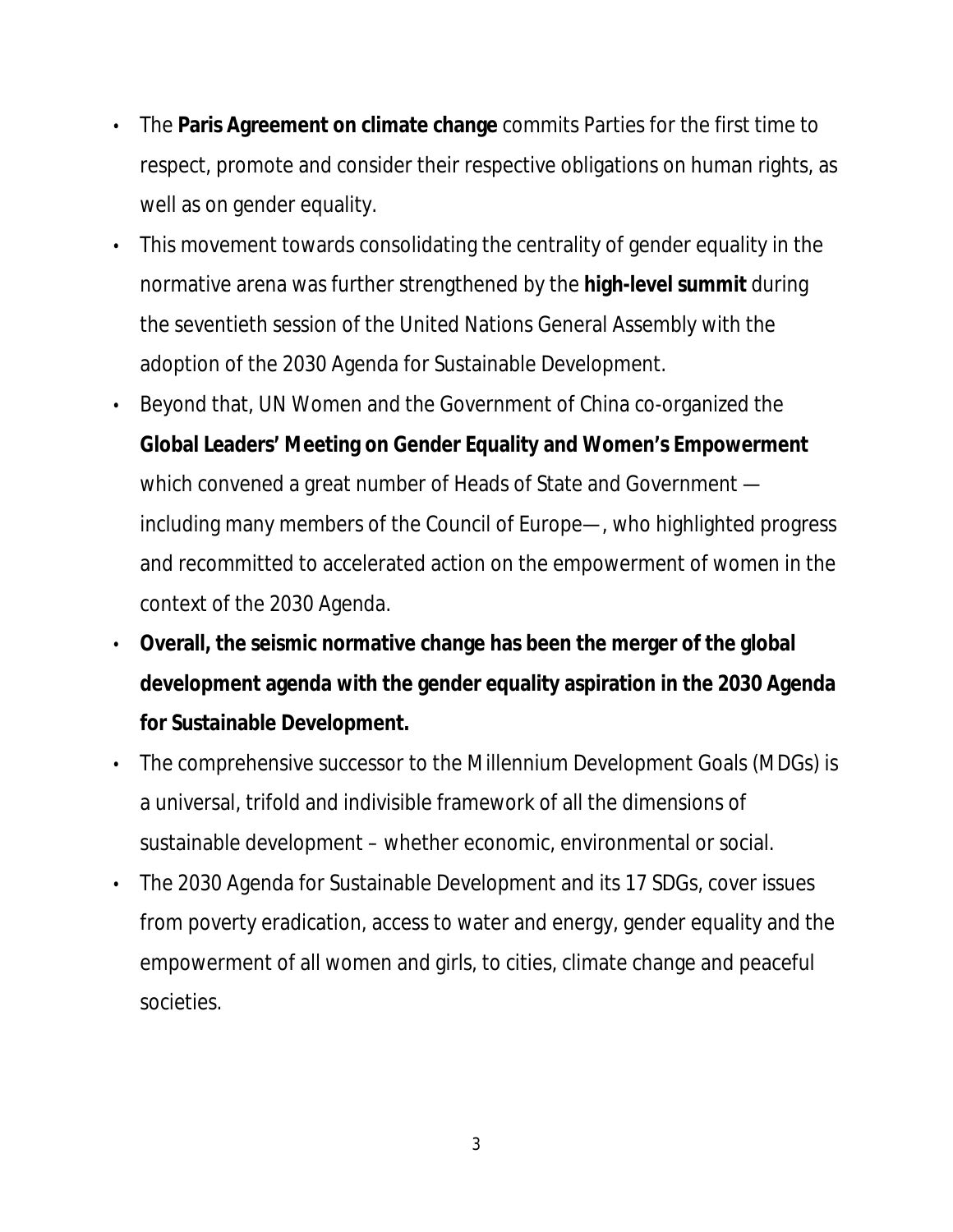- It also incorporates strong references to human rights, ending discrimination, violence, and inequality as the basis of transformation for all women and girls, individuals and countries, both developed and developing. **Women's progress will play a pivotal role in the achievement of the SDGs**
- A climax point in the normative gains of 2015 is the recognition that achievement of gender equality and women's empowerment, not only as a sustainable development goal, but as 'a crucial contribution to progress across all the Goals and targets' in order to realize the Agenda's objectives of people, planet and prosperity for all.
- The SDGs include a strong stand-alone goal (SDG 5) on "Achieving not just promoting -- gender equality and the empowerment of all women and girls" and which zooms in on unequal power relations between women and men and addresses the structural barriers that hold back progress for women and girls, including:
	- ending all forms of discrimination and violence against women and girls;
	- recognizing unpaid care and domestic work through the provision of public services, infrastructure and social protection policies;
	- ensuring women's participation and leadership in political and economic life;
	- women's universal access to sexual and reproductive health and reproductive rights;
	- And women equal rights to economic resources land, property and financial services.

4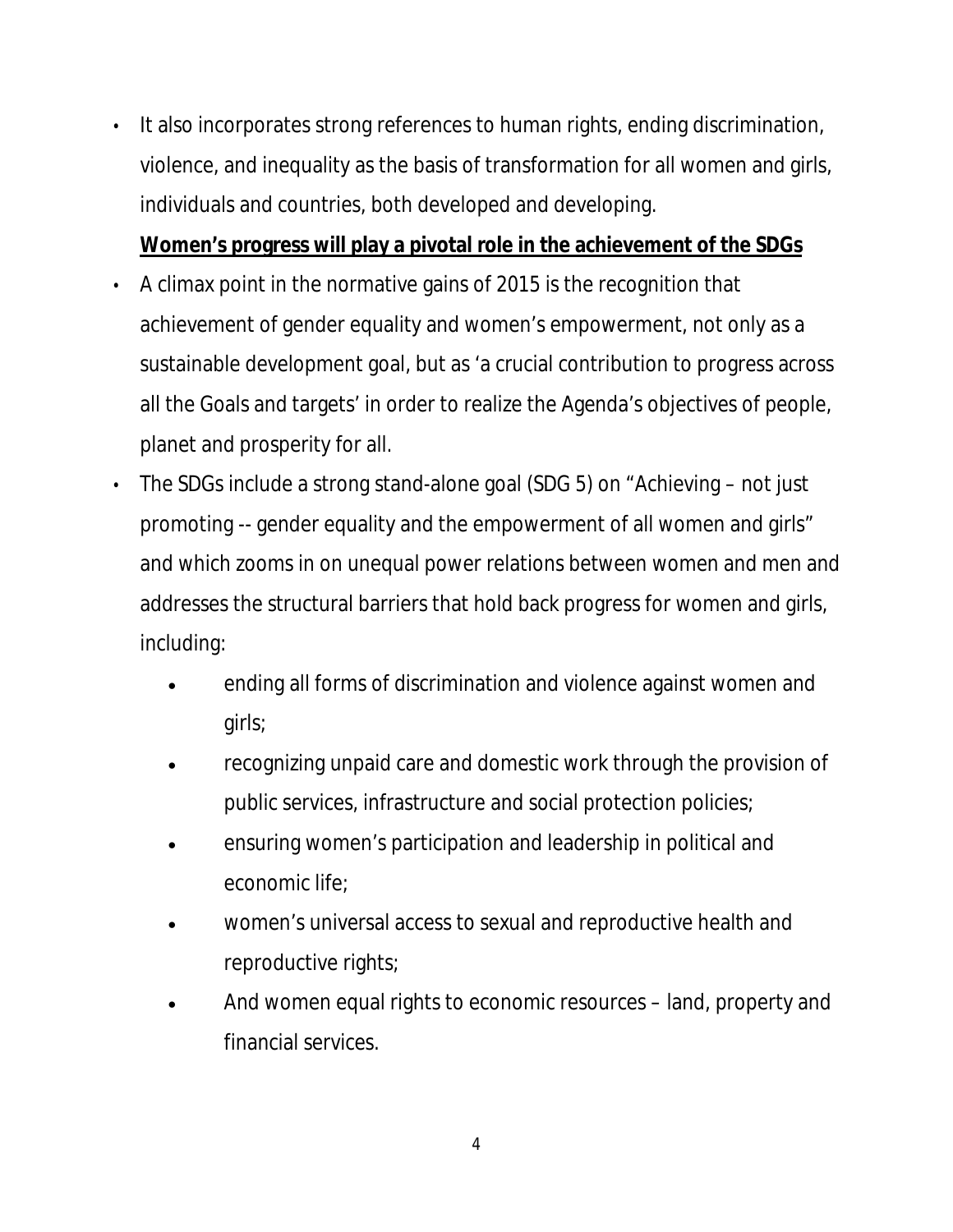• In all the targets of SDG 5, there is a connection with investment and empowerment of women and girls throughout their life cycle. Moreover, SDG 5 is accompanied by gender-specific targets and indicators across other goals, constituting what we call the gender equality compact of the 2030 Agenda.

### **How the Member States of the Council of Europe have a pathfinder responsibility in showing this is mission possible?**

- The historic gender equality compact of the 2030 Agenda offers an unmissable opportunity to accelerate progress and achieve the objective within a generation.
- $\cdot$  In this regard, the Agreed Conclusions emanated from the 60<sup>th</sup> Session of the Commission on the Status of Women defined the guiding principles to ensuring the full, effective and accelerated gender-responsive implementation of the 2030 Agenda.
- And I would like to refer in particular to the Commission's recommendation on gender stereotypes and social norms, which are also one of the strategic priorities of the Gender Equality Strategy 2014 – 2017 of the Council of Europe.
- You may recall that the Commission called upon Member States and the other actors to understand and address the root causes of gender inequality such as unequal power relations, social norms, practices and stereotypes that perpetuate discrimination against women and girls.
- In its recommendations, the Commission included the need for engaging men and boys in designing and implementing national policies and programmes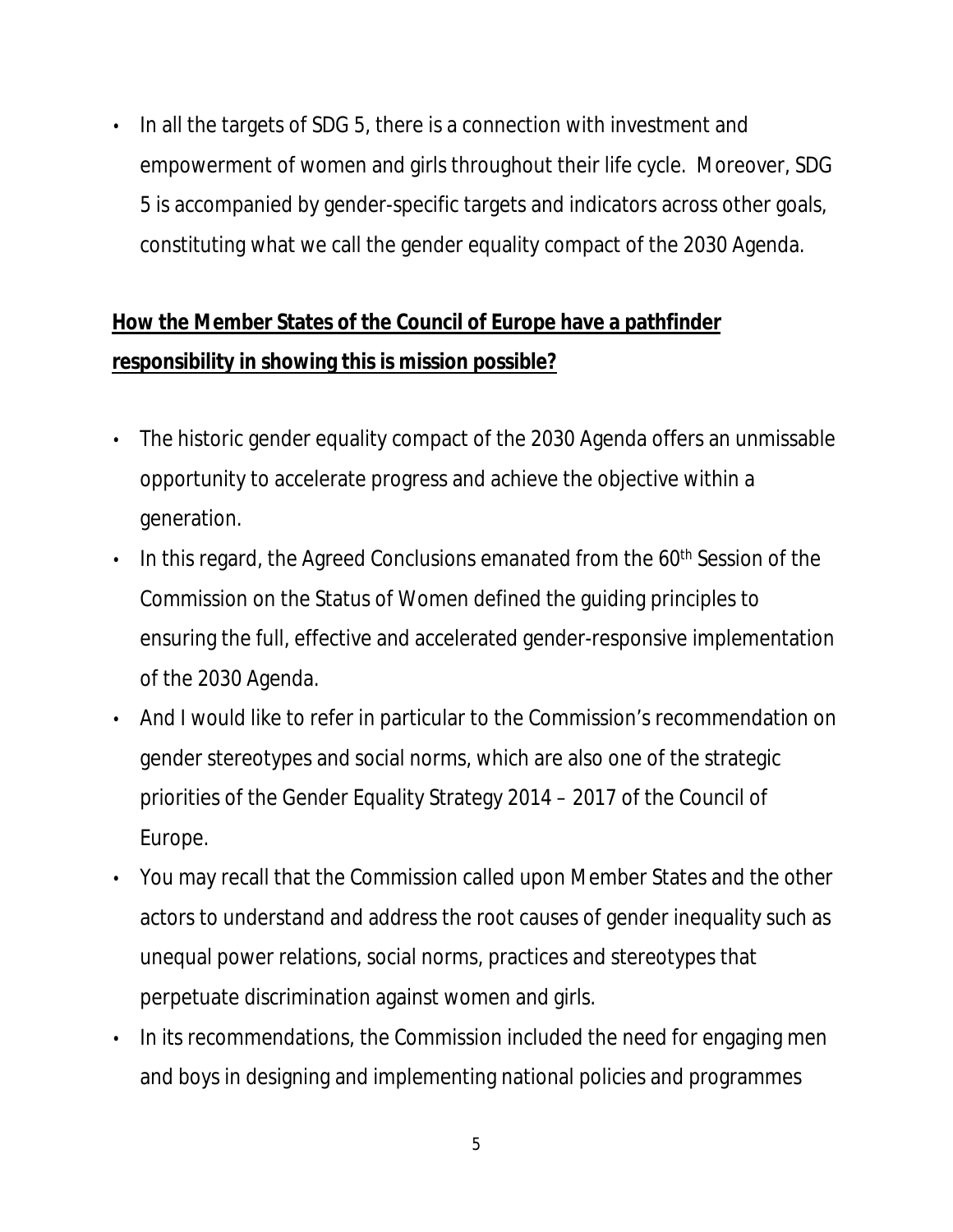related to promoting gender equality and the empowerment of all women and girls, as well as in ensuring equal sharing of responsibilities between women and men in caregiving and domestic work, eliminating social norms that condone violence against women and girls, and attitudes and social norms by which women and girls are regarded as subordinate to men and boys.

- Furthermore, the Commission recognized that achieving the 2030 Agenda requires changing the current gender-based division of labour to ensure that unpaid care and domestic work is equally shared, recognized, reduced and redistributed.
- At addressing the gender-based stereotypes and of social norms among the root causes of gender inequality, the Commission signaled out its determination to create a **new normal in society** both as a means to and result of a gender-responsive implementation and achievement of the SDGs and the 2030 Agenda.
- **In placing gender equality at the core of an 'all of government' approach,** Member States may also recall the commitments they adopted through the Political Declaration emanated from the fifty-ninth session of the Commission on the Status of Women (CSW 59) in March 2015, which provided a set of global policy recommendations to guide national gender-responsive implementation, including:
	- strengthening normative, legal and policy frameworks;
	- fostering an enabling environment for financing for development;
	- strengthening women's leadership and full and equal participation in decision-making in all areas;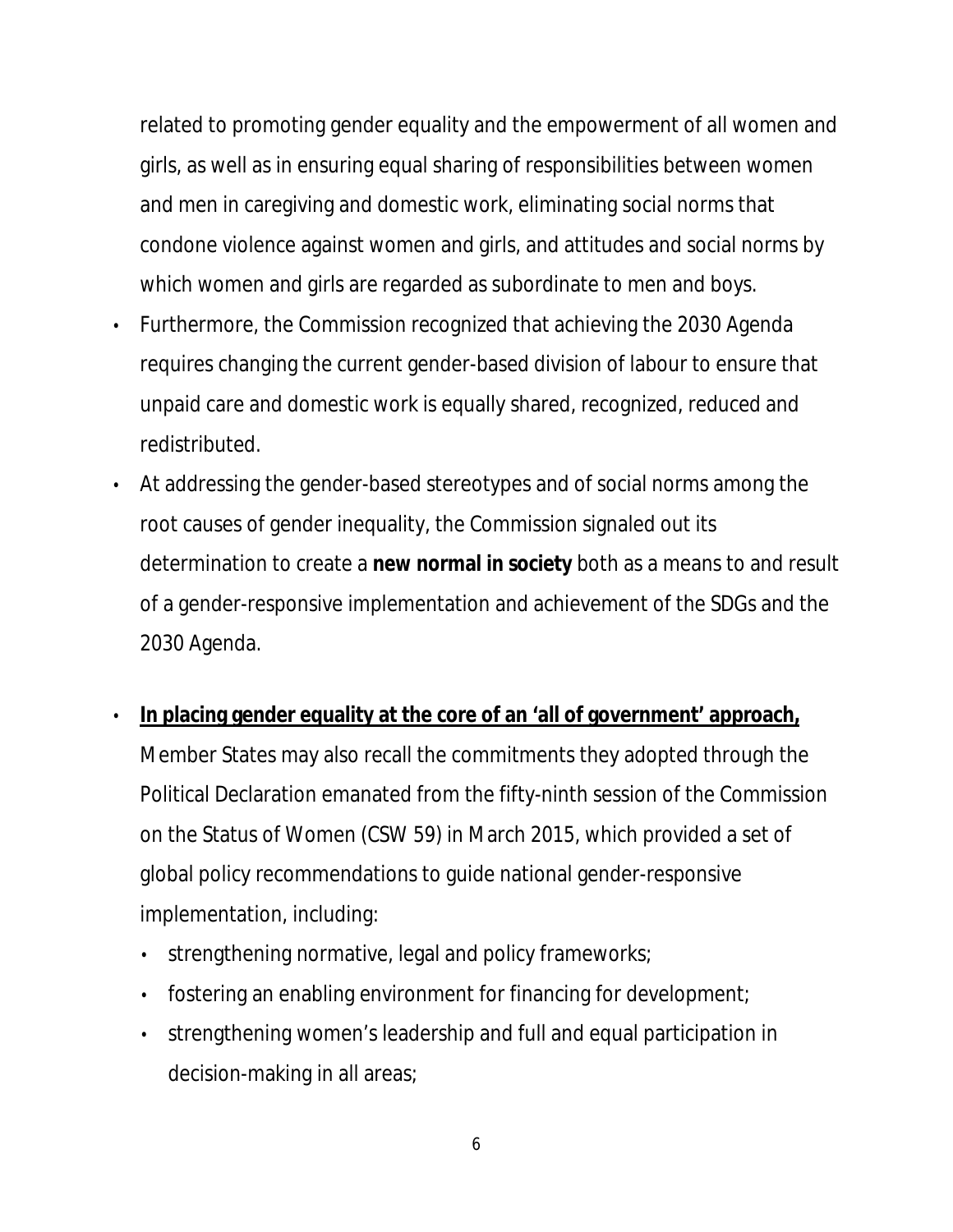- strengthening gender-responsive data collection and analysis; and
- enhancing national institutional arrangements.
- All these recommendations from the Commission on the Status of Women in the last two years should be fully incorporated as key components of the Council's Gender Equality Strategy. They will significantly contribute to advancing the Council's commitment to affirming women's fundamental rights and asserting their agency to its full potential, as well as to positioning gender equality as the **new social norm of Planet 5050 by 2030 latest**.

#### **Global level: High-level Political Forum**

- Countries are getting ready to review progress at the High-level Political Forum in New York in July 2016. A number of countries will make national voluntary reviews, almost half of them are Member States of the Council of Europe. This process of review will serve to highlight their work to put the 2030 Agenda into practice.
- We encourage reporting by Member States from the Council of Europe to report gender equality work in the context of their implementation of the 2030 Agenda with a particular focus on SDG 5, in particular lessons learned in integrating gender into planning processes; good practices examples and remaining challenges.
- The risk is that insufficient linkages are made between existing genderresponsive mechanisms and policies and national efforts to translate the 2030 Agenda into reality.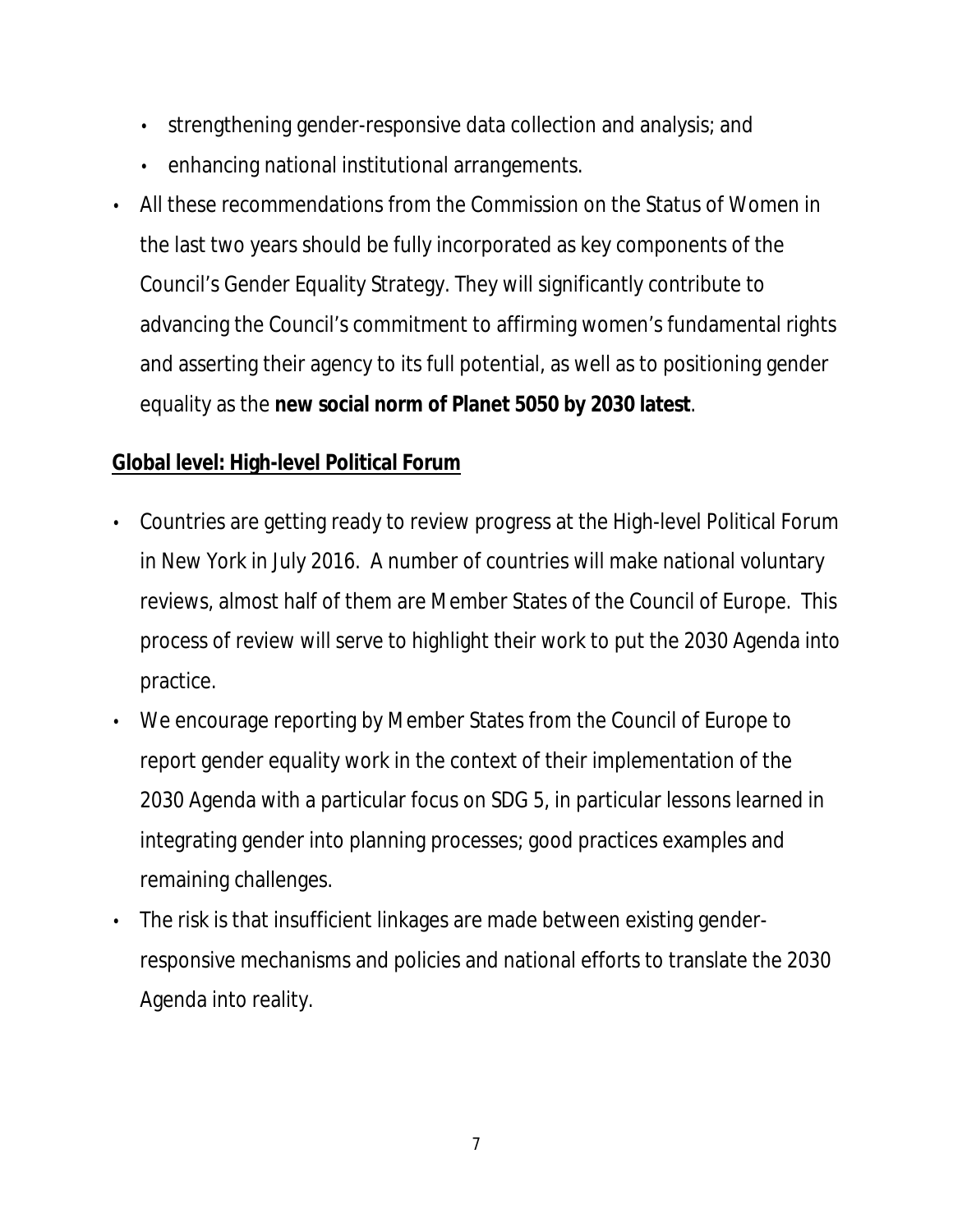• Multi-stakeholder participation can help to overcome silo-thinking and monitor at all stages that national implementation efforts deliver for women and girls – in all countries.

## **While Europe has made great progress, gaps and challenges persist and regression can happen.**

- Two years after the adoption of the Gender Equality Strategy 2014-2017 by the Council of Europe, the assessment to be taken during these two days will ascertain that we are no yet there!!
- Across Europe women are underrepresented in decision-making positions, particularly in politics and business, even if the situation varies between European countries.
	- As of May 2016, women accounted for 25.7 per cent of members of the single or lower houses of parliaments in the OSCE member countries, including the Nordic countries. (according to the data available at IPU)
	- In business leadership the situation is particularly disappointing: As of 2016, women account for just 25 per cent of the Boards of the 600 largest European-listed companies.
- From traditional gender roles and stereotypes, the lack of support for women and men to balance care responsibilities with work and the prevalent political and corporate cultures, the causes for the underrepresentation of women in decision-making processes and positions are multiple, complex, and they demand further action within the context of the gender equality strategy in order to define a comprehensive approach to tackle them.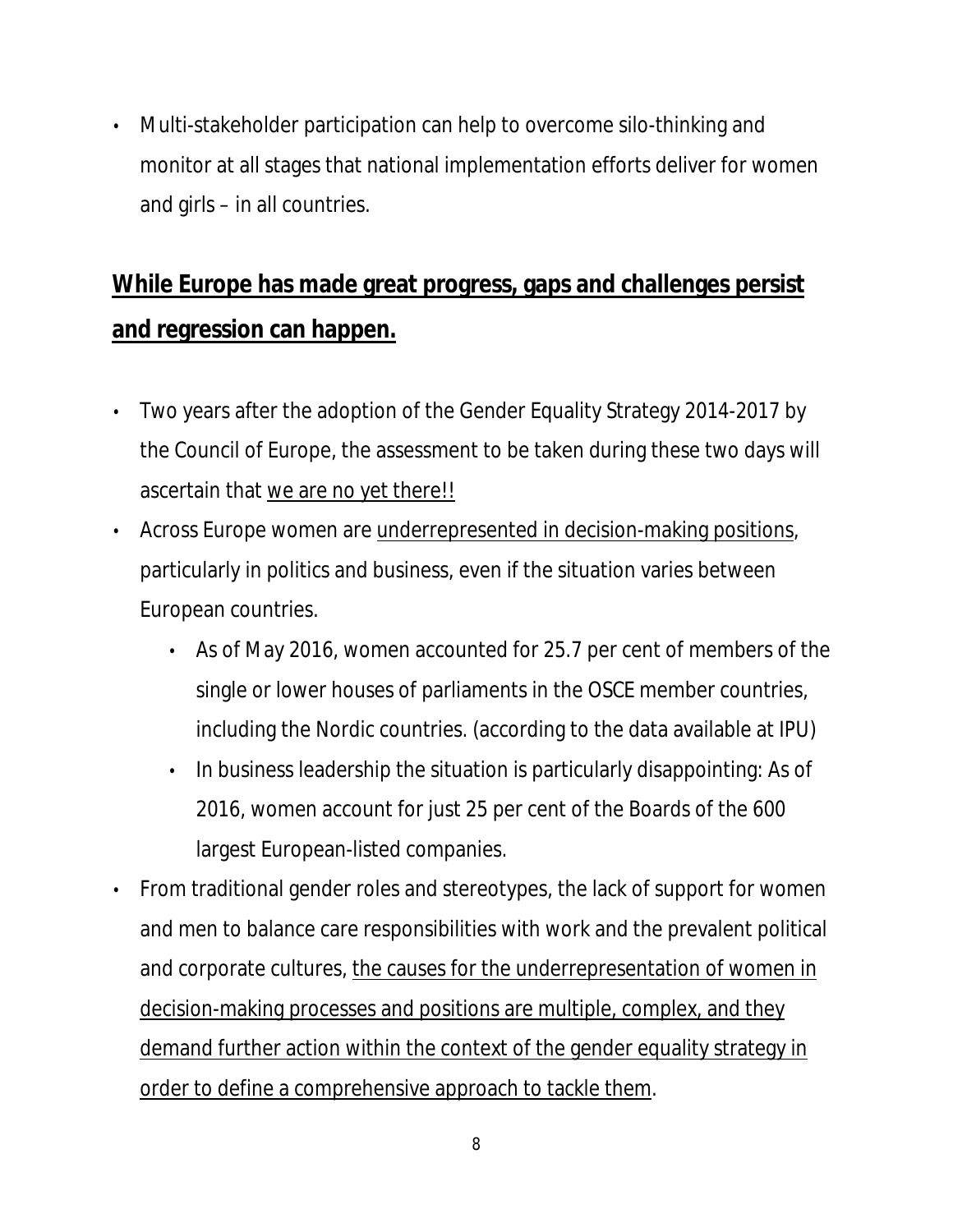- Women's economic independence is a crucial to gender equality. Yet while women's labour market involvement has steadily increased in European countries in the last 50 years, inequalities between women and men in relation to unpaid care work are a persistent feature of gender relations.
- Violence against women in its different forms, while better addressed by legislation, in practice it continues to remain the most widespread and less punished violation of women's human rights. The ratification of the Convention on preventing and combating Violence against Women and Domestic Violence (Istanbul Convention) by a growing number of countries should accelerate change in this respect.

### **Inspiring Action - the 10 Is**

- The membership of the Council of Europe has a great potential to be flag bearers and prove that gender equality is mission possible.
- In this regards, UN Women has proposed the vectors of ten "I's" needed to ensure a gender-responsive implementation of the SDGs and 2030 Agenda for Sustainable Development:
- **Inspiration** from the intergovernmental normative frameworks and human rights conventions including the historic Gender Equality Compact and commitments last year to achieve sustainable development.
- **Indivisibility** of the SDGs and targets horizontal and vertical. All SDGs must deliver for gender equality and women's empowerment. The prioritization of SDG 5 and gender-sensitive targets threaded across all SDGs is a great decision by all governments.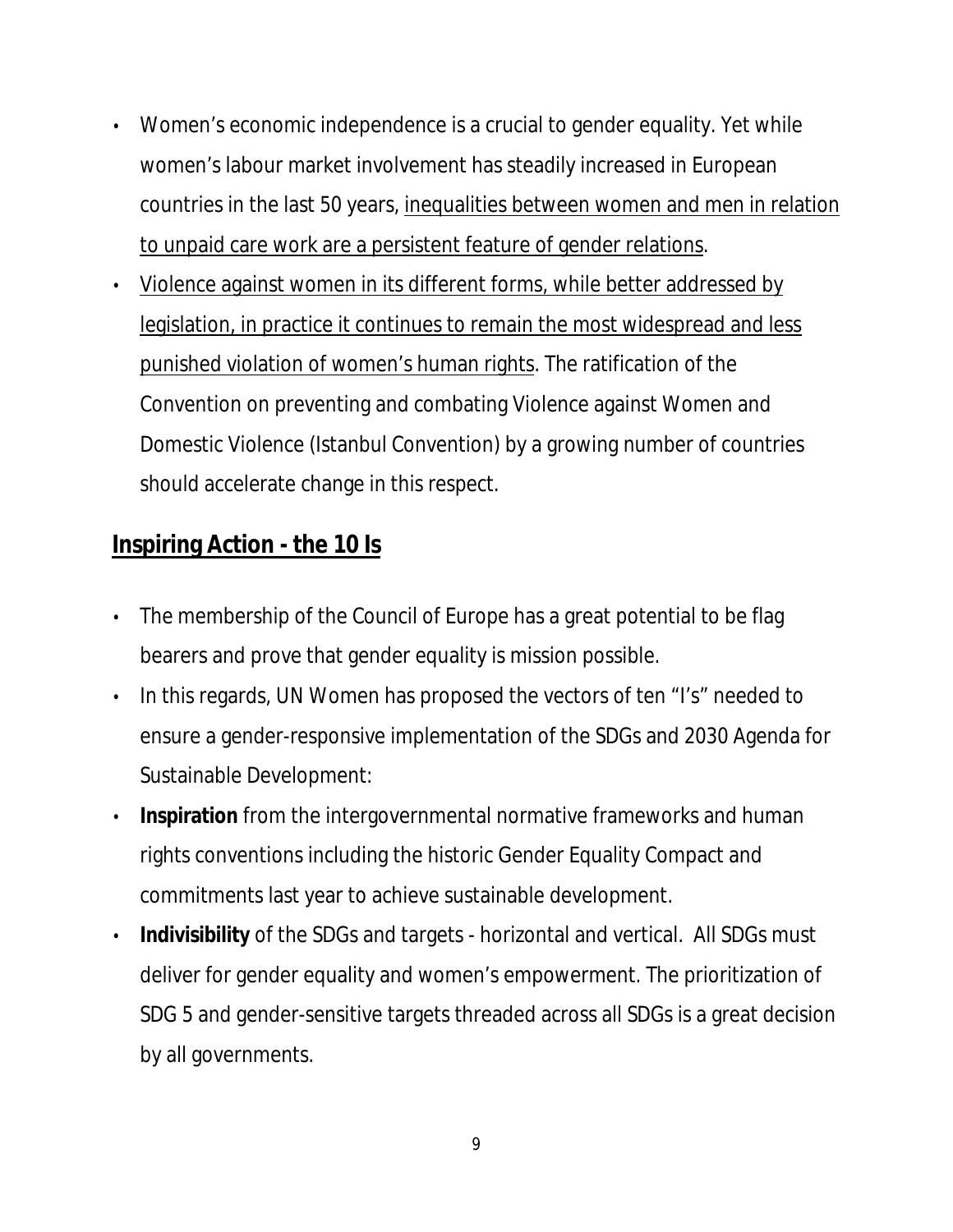- **Integration** and systematic mainstreaming of gender equality and women's empowerment across all SDGs and the entire 2030 Agenda implementation in its three dimensions, an all-of-government approach including in development assistance activities and initiatives.
- **Institutions** Gender equality mechanisms, that are most often underresourced and lack authority, need to be strengthened and supported to influence implementation across all policy areas. Also, gender equality must be a top priority in decision-making about national strategies and plans, including the development cooperation policies, institutional arrangements, budgets and monitoring mechanisms to implement the SDGs.
- **Investment** significantly increased and enhanced financial investment and resources mobilization from all sources, including ODA and the development cooperation policies, to ensure transformative actions for financing GEWE as committed to in the 2030 Agenda (paragraph 20) and the Addis Ababa Action Agenda. The Council promoting a percentage of ODA to be dedicated to GEWE and the evaluation of its impact would be its most transformative contribution to the 2030 Agenda.
- **Information** generating comprehensive GEWE related data, statistics, indicators, monitoring systems, frameworks, and capacities in the SDGs implementation, follow-up and review at all levels is critical to assess progress and gaps and guide policies and actions.
- **Inclusion** of all stakeholders, including women's movements, indigenous women, youth, men and boys, faith-based organizations and the private sector for movement building, transforming social norms and addressing the multiple and intersecting forms of discrimination and marginalization that women often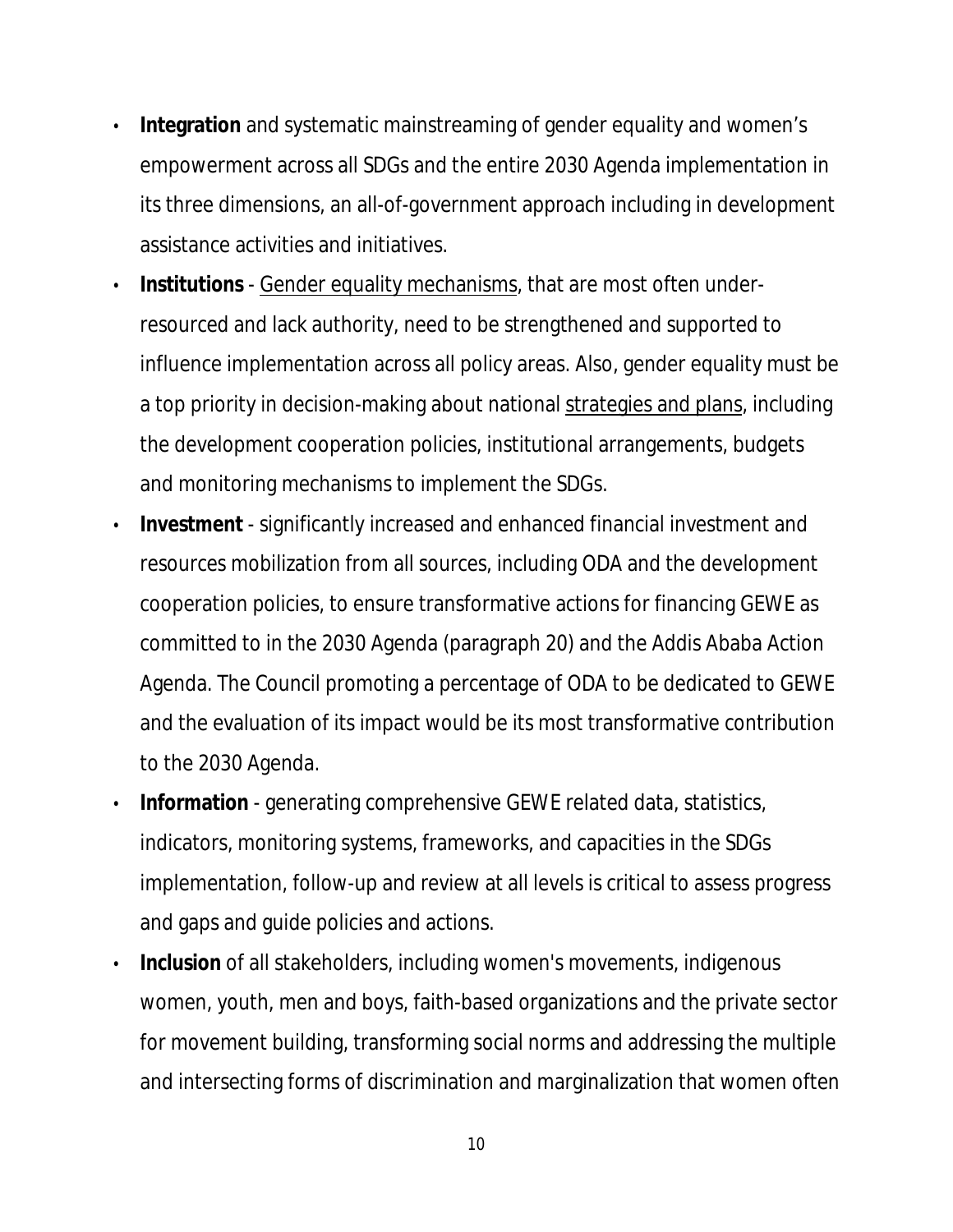face. This is also key to addressing root causes of conflict, migration and refugee flows, and preventing and countering violent extremism.

- **Innovation** driving political and social innovation, science, technology and innovation (STI), modalities and means of implementation, information and communications technology (ICT), and media, including social media, innovative partnerships and advocacy platforms.
- **Implementation** localization through adoption and reform of laws, policies and measures including special measures and actions, the removal of discriminatory laws and policies, and ensuring their full, effective and accelerated implementation.
- **Impact** these commitments must lead to actual change in the enabling environment and make systemic and substantive impact on the situation of all women and girls, especially those most marginalized.
- Let us seize the opportunity of this meeting to generate a basis to ensure that the Council of Europe and its membership are "fit for purpose" to deliver on the 2030 Agenda and to address and navigate the challenging global context and its impact on women and girls.
- UN Women stands ready to support you in this process so that women and girls can fully develop their potential, and fully enjoy their human rights and fundamental freedoms everywhere.

Let me finalize remembering writer Virginia Woolf …

**"As a woman I have no country. As a woman I want no country. As a woman my country is the whole world."**